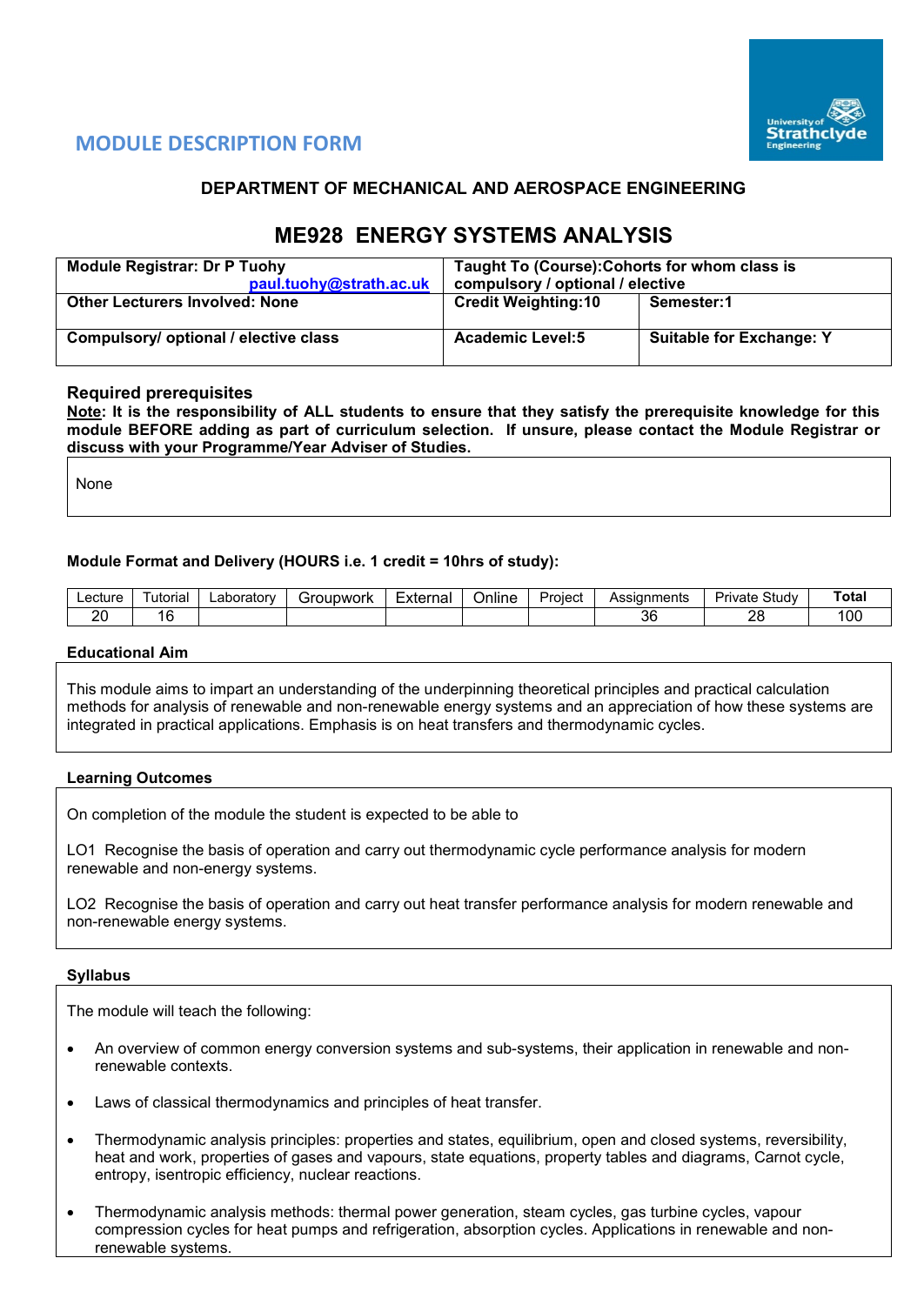- Heat transfer principles: conduction (Fourier's law), natural and forced convection, radiation, overall heat transfer, heat exchangers.
- Heat transfer analysis methods. Applications in buildings, districts, and renewable and non-renewable energy supply and conversion systems.
- Psychrometric principles and analysis methods: psychrometric properties and relationships, analysis methods including psychrometric chart. Application to indoor environment and related energy supply and control systems.

## **Assessment of Learning Outcomes**

# **Criteria**

For each of the Module Learning Outcomes the following criteria will be used to make judgements on student learning – these will be informally assessed in tutorials and formally assessed through assignments and exam:

LO1 Recognise the basis of operation and carry out energetic and thermodynamic cycle system performance analysis for modern energy systems.

C1 Ability to carry out energetic and thermodynamic cycle analysis for steam and gas power cycles and the refrigeration / heat pump cycle.

C2 Ability to identify, describe and assess appropriate thermodynamic cycle applications in renewable and nonrenewable energy systems for a wide range of contexts.

LO2 Recognise the basis of operation and carry out heat transfer performance analysis for modern energy systems. C1 Ability to carry out appropriate heat transfer analysis considering conduction, radiation and convection individually and in combinations as appropriate to built environment, renewable and non-renewable energy systems. C2 Ability to identify, describe and assess appropriate heat transfer applications in renewable and non-renewable energy systems for a wide range of contexts including built environment.

The standards set for each criterion per Module Learning Outcome to achieve a pass grade are indicated on the assessment sheet for all assessment.

#### **Principles of Assessment and Feedback**

*(within Assessment and Feedback Policy at:<https://www.strath.ac.uk/professionalservices/staff/policies/academic/> )*

Expectations: The tutorials, assignments and exam questions are aligned and this is communicated to the students to set clear expectations that by attempting the tutorials they will develop skills required for the assignments and by attempting the assignments they will develop the skills for the exam. Students are told that although the subject can appear daunting at the outset it is possible to achieve very good results once the analysis techniques are mastered.

Group learning and feedback: The course is delivered so that each lecture topic is followed a week later by a tutorial on that topic with tutorial questions identified a week in advance. The students are asked to work in 'buzz' groups to attempt the tutorial questions for the next week. The students get the opportunity in tutorial to discuss the approach and analysis steps and compare the tutor's solution to their own. Tutorial solutions are made available to students on Myplace to allow private reflection. General feedback on assignments (common mistakes or misunderstandings) is given to class in tutorials.

Student directed learning: The last 2 tutorials (weeks 9 and 10) after the main lecture topics have been covered, are open for the students to suggest the topics they would like to be covered again.

Individual feedback and encouragement: The assignments are marked with individual comments giving: encouragement, feedback on errors, and references to Myplace and wider resources as appropriate.

Opportunities for closing gaps: The feedback from the tutorials allows students to address gap areas ahead of assignments and similarly assignment feedback allows gaps to be addressed before exam.

#### **Assessment Method(s) Including Percentage Breakdown and Duration of Exams** *(individual weightings)*

| <b>Online Examination</b> |          |          |           |         | Coursework |        | <b>Practical</b> | <b>Project</b> |           |  |
|---------------------------|----------|----------|-----------|---------|------------|--------|------------------|----------------|-----------|--|
| <b>Number</b>             | Month(s) | Duration | Weiahtina | Number  | Weiahtina  | Number | Weiahtina        | Number         | Weiahtina |  |
|                           | Dec      | 2hrs     | 50%       |         | 30%+20%    |        |                  |                |           |  |
| LO1, LO <sub>2</sub>      |          |          |           | LO1.LO2 |            |        |                  |                |           |  |

*\* L/Os: Indicate which Learning Outcomes (L01, L02, etc) are to be assessed by exam/coursework/practical/project as required.*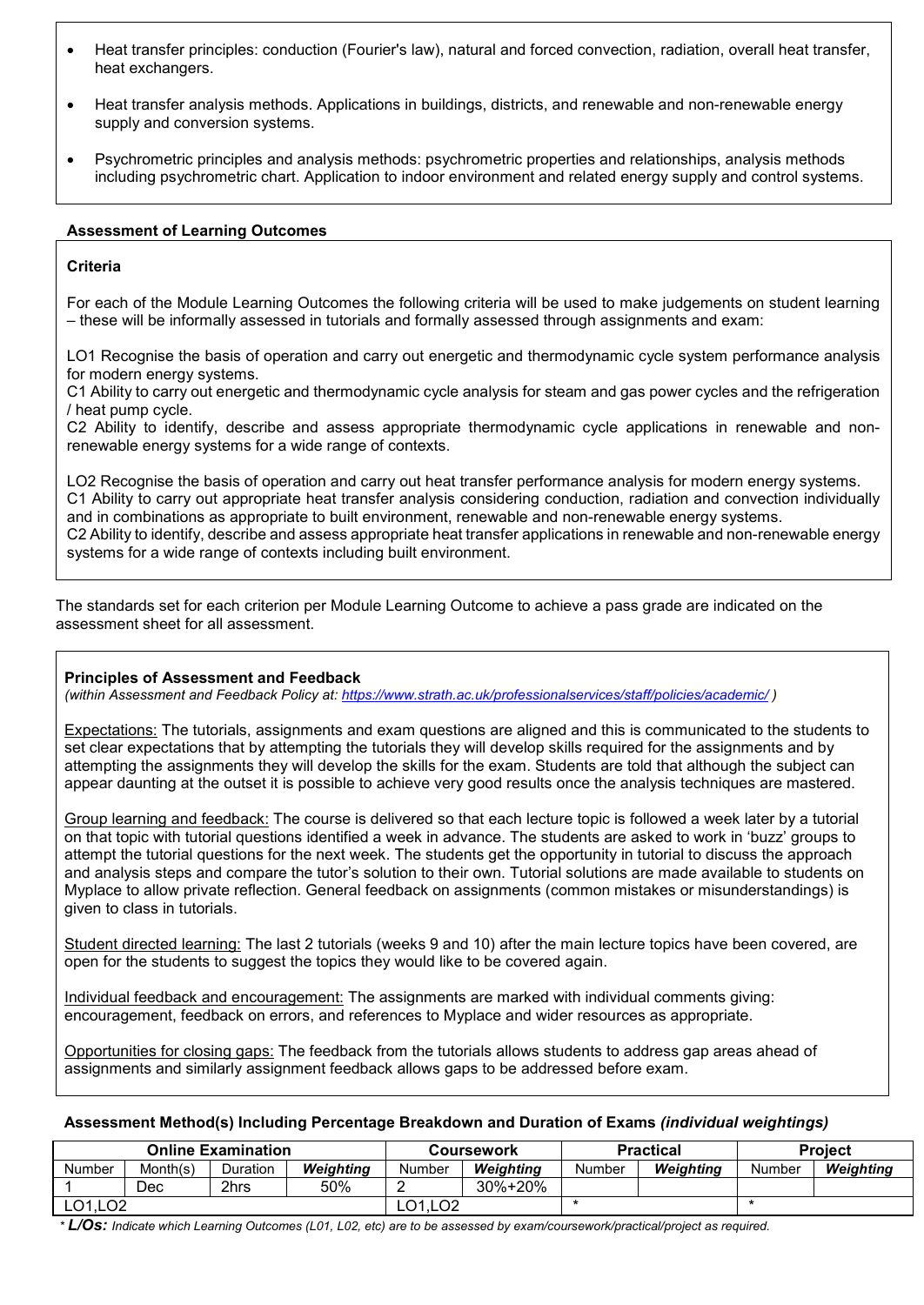#### **Coursework / Submissions deadlines (***academic weeks***):**

Assignment 1: split in 3 parts and made available weeks 3, 4, 5 requiring submissions in weeks 4, 5, 6. (30%) Assignment 2: split in 2 parts and made available in weeks 7, 8 requiring submission in weeks 8, 9. (20%) Answers will be provided 1 week after submission of each part of assignment.

**Resit Assessment Procedures:** 2hr examination in August exam diet

#### **PLEASE NOTE:**

**Students must gain a summative mark of 50% to pass the module. Students who fail the module at the first attempt will be re-assessed during the August diet. This re-assessment will consist entirely of an exam. No marks from any previous attempts will be transferred to a new resit attempt.**

## **Recommended Reading**

**A fundamentals course text book is supplied but students may find it useful to consult a supporting text book for an alternative perspective. Suitable text books include (but not limited to):**

Moran and Shapiro – Fundamentals of Engineering Thermodynamics,  $6<sup>th</sup>$  edition (2008), Wiley Cengel and Boles – Thermodynamics: an engineering approach, 6<sup>th</sup> edition (2008), McGraw-Hill  $\text{Cengel}$  – Heat and mass transfer: a practical approach,  $3^{rd}$  edition (2007), McGraw-Hill Rogers G and Mayhew Y, 'Engineering Thermodynamics', Longman. Duffie and Beckman 'Solar Engineering'. 'Engineering Toolbox' - online resource.

## **Additional Student Feedback**

*(Please specify details of when additional feedback will be provided)*

| $\overline{\phantom{0}}$<br>⊃ate | <b>Ime</b>                | om<br>N0             |
|----------------------------------|---------------------------|----------------------|
| eman<br>arrangement<br>В٧        | rangement<br><br>DV<br>aı | ∶arrangement<br>— ∨י |

| 14/0c<br>Consistion <sup>00</sup><br>1122 |  |  |  |
|-------------------------------------------|--|--|--|
|                                           |  |  |  |

#### **Approved:**

| <b>Course Director Signature: E Henderson</b> |  |
|-----------------------------------------------|--|
|-----------------------------------------------|--|

**Date of Last Modifications: 01/09/2021**

(Updated Jul 2021)